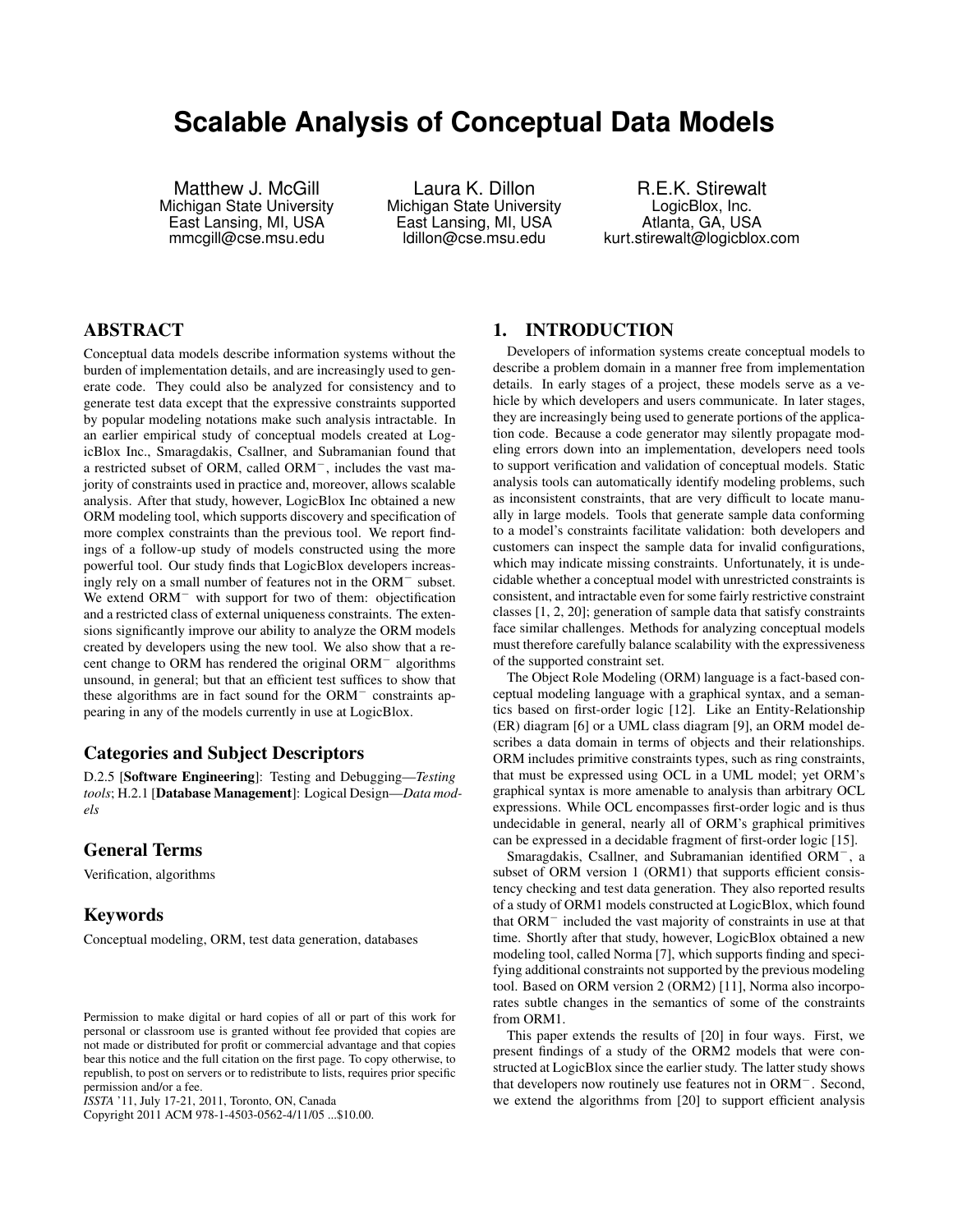of ORM<sup>−</sup> models that are extended with the two features not in ORM<sup>−</sup>: *objectification* and a restricted class of *external uniqueness constraints*. Objectification is by far the most frequent of the constraints not in ORM<sup>−</sup> used by LogicBlox developers. External uniqueness constraints occur much less frequently, but are needed in specifying *compound reference schemes*, which explain how multiple values combine to identify entities. Third, we show that a change in the semantics of *value constraints* from ORM1 to ORM2 makes the ORM<sup>−</sup> algorithm for generating test data unsound under ORM2 semantics. Fourth, to address this problem, we give an efficient test that implies an ORM<sup>−</sup> model has the same *instances* under ORM1 semantics and ORM2 semantics. The ORM<sup>−</sup> algorithm generates correct instances for models that satisfy this test. The results of our study suggest that the majority of models created in practice fall into this category.

The remainder of the paper is structured as follows. First, we describe the relevant features of ORM (Section 2). Next, we present the results of our study of ORM2 models developed at LogicBlox since the study reported in [20] (Section 3). We then summarize the algorithms from [20] (Section 4), and describe how to extend these algorithms to support a restricted class of external uniqueness constraints (Section 5) and objectification (Section 6). Next, we discuss ORM2 changes to the semantics of value constraints, showing that deciding if an ORM<sup>−</sup> model under ORM2 semantics has any full instances is NP-Hard and presenting a test to check if an ORM<sup>−</sup> model has the same instances under ORM1 semantics as under ORM2 semantics (Section 7). Finally, we review related work (Section 8) and discuss plans for future work (Section 9). In the sequel, we distinguish between ORM1 and ORM2 only in contexts where the distinction matters.

# 2. OVERVIEW OF ORM FEATURES

In the interest of space, we limit this overview to features of ORM belonging to ORM<sup>−</sup> or relating to our extensions. We now briefly introduce the basic elements of all ORM models (Sec. 2.1), the constraints supported by ORM<sup>−</sup> (Sec. 2.2), and two additional constraints, which modelers have found useful and which are the focus of the extensions in this paper (Sec. 2.3).

#### 2.1 Basic ORM Elements

An ORM [12] model represents a business domain in terms of *object types*, which classify business objects; *fact types*, which classify facts that relate these objects; and *constraints* over the objects and facts that belong to the respective types. Figure 1 shows a fragment from an ORM model of a project management system, which we use as a running example. Rounded rectangles depict object types, e.g., Employee and StartDate. A sequence of one or more adjacent squares, called *roles*, depicts a fact type. A solid line connects each role in a fact type to the type whose objects may play that role in any set of facts of that type. The meaning of a fact type is indicated by its *reading text*, which is written next to its role sequence, e.g., Employee reports to Manager. We use  $M, R, F$ , and O in the sequel to range over ORM<sup>−</sup> models, roles, fact types, and object types, respectively, and  $X$  to range over generic types, i.e., fact types and object types. These and other symbols, defined in the sequel, may appear with or without subscripts.

An object type denotes either a set of *values*, in which case it is called a *value type* and drawn with a dashed border, or a set of *entities*, in which case it is called an *entity type* and drawn with a solid border. Intuitively, a value is a simple self-identifying object, e.g., the number 16; whereas an entity is an opaque object that is identified by reference to one or more values, e.g., the employee (entity of type Employee) identified by employee number 16. When



Figure 1: An example of an ORM model.

necessary to distinguish between entity types and value types, we use  $E$  and  $V$ , respectively, to range over the former and the latter.

Every entity type must be given a reference scheme, which explains how its entities are identified. A *simple reference scheme* uses an injective binary fact type from the entity type to another object type, called the *identifying type*, for this purpose. To reduce clutter in diagrams, a simple reference scheme is often abbreviated by annotating the entity type's shape with a parenthesized *reference mode*. The reference mode stands for both the identifying type and the injective fact type, with the name of the identifying type determined from the reference mode by notational convention. For example, the Employee entity type in Figure 1 has the reference mode "(.nr)". The reference mode, in this case, stands for a value type named Employee nr, which serves as the identifying type, and an injective binary fact type from Employee to Employee\_nr. This fact type signifies that each Employee is uniquely identified by a value of type Employee\_nr. Section 2.3 describes *compound reference schemes*, which use facts from multiple fact types to identify an entity.

An instance of an ORM model maps each object type and fact type in the model to a *population*, where a population of an object type is a set of objects (values or entities) and a population of a fact type is a set of tuples of objects. A tuple belonging to the population of a fact type is referred to as a *fact*. We use I to range over model instances, which we assume are type correct according to the typing constraints of ORM  $[12]$ . If  $I$  is an instance of a model containing object type  $O$  and fact type  $F$ , then  $I(O)$  and  $I(F)$  denote, respectively, the populations of O and F in I. We also adopt a convenient shorthand when referring to members of a population, using the type name as a prefix. For example, we use 'an  $O$ -object'' to mean "an object in the population of  $O$ ."

Adornments on object types, fact types, and roles express constraints on the *legal* instances of a model, where an instance of a model is legal if it satisfies all of the model's constraints. When generating test data, we often want a fully populated instance i.e., an instance that assigns a non-empty population to each object type and fact type. In keeping with [2, 13], we therefore refer to an ORM model as *consistent* when it has at least one fully populated legal instance<sup>1</sup>. In the sequel, we use  $C$  to range over constraints. Additionally, we say C *spans* roles  $R_1, \ldots, R_k$ , if C applies to the objects that play these (and only these) roles. More generally, we say C *covers* a role (set of roles) if this role belongs to (is a subset of) the roles spanned by C.

#### 2.2 ORM<sup>−</sup>

Restrictions on the constraints included in the ORM<sup>−</sup> subset of ORM were chosen to ensure that a fully populated instance can

<sup>&</sup>lt;sup>1</sup>In [20], the term "satisfiability" is used instead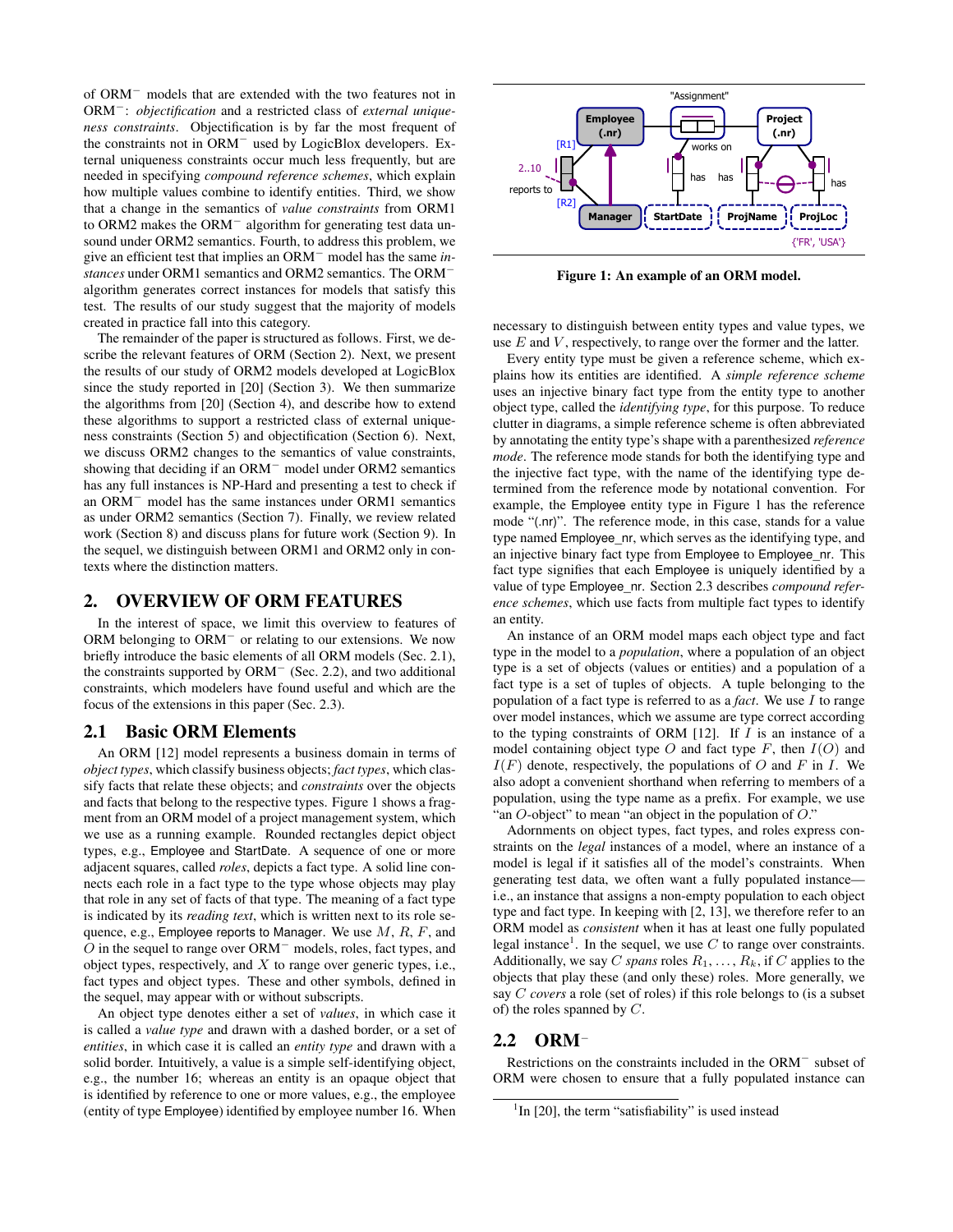be generated automatically and efficiently from every consistent ORM<sup>−</sup> model (under ORM1 semantics) [20]. The constraints supported by ORM<sup>−</sup> include limited forms of the following six kinds of ORM constraints.

Simple mandatory constraints. A simple mandatory constraint spans a single role. It is drawn as a dot on the line that connects the role to the type of its role players. When present, it requires each object in the role players' type to play that role in at least one fact. For instance, the mandatory constraint on the second role of Employee reports to Manager requires that each manager has at least one employee reporting to her.

Implied mandatory constraints. The need for implied mandatory constraints arises because we seldom want to include *independent objects*, or objects that do not participate in any roles, in the populations of object types. By default, therefore, each object type O has an implied mandatory constraint, which spans all roles that can be played by O-objects. This constraint requires that each O-object plays a role in at least one fact of some fact type. For example, Figure 1 requires that each project name applies to some project. To override this default, a modeler explicitly designates an object type as possibly containing independent objects by attaching an exclamation point to the end of the object name. An object type that is so designated is called an *independent type*. None of the object types in Figure 1 are independent types.

Frequency constraints. A frequency constraint is drawn as an annotation of the form  $'i..j'$  and connected by a dotted line to the roles that it spans. This constraint requires the number of facts containing any given combination of objects from these roles to lie in the specified range. For example, the frequency constraint '2..10' on the second role of Employee reports to Manager states that each manager who has any employee reporting to her has between 2 and 10 such employees. Although, in general, frequency constraints may span roles in multiple fact types and multiple frequency constraints may cover some of the same roles of a fact type, ORM<sup>−</sup> precludes both of these situations. Thus, in an ORM<sup>−</sup> model, each frequency constraint spans one or more roles from the same fact type and the sets of roles spanned by different frequency constraints do not overlap.

Internal uniqueness constraints. An internal uniqueness constraint spans one or more roles of a fact type, and is drawn as a line above the spanned roles. This constraint states that each combination of role players for the spanned roles occurs in at most one fact of the fact type. For example, the internal uniqueness constraint on the first role of Employee reports to Manager in Figure 1 requires that each employee reports to at most one manager. We say an internal uniqueness constraint is *spanning* if it spans all the roles of a fact type. For instance, the constraint on the roles of Employee works on Project is spanning. A uniqueness constraint abbreviates a frequency constraint of the form "1..1".

Subtype constraints. A *subtype constraint* is drawn as a solid arrow from one object type (the subtype) to another (the supertype). For example, Figure 1 indicates that every manager is also an employee. An object type may have multiple supertypes, but they must all share a common ancestor type.

Value constraints. A *value constraint* applies to a single object type and is drawn using set notation alongside the type's shape. In ORM1, this constraint restricts the type's population to be a subset of this set. For example, the value constraint on ProjLoc in Figure 1 asserts that the population of project location values is a subset of {'FR', 'USA'}. The ORM<sup>−</sup> algorithms assume ORM1 semantics for value constraints. ORM2 introduces subtle changes to their semantics.

#### 2.3 Some Useful Features Not in ORM<sup>−</sup>

Modelers at LogicBlox now routinely use two other kinds of constraints more frequently than at the time of the study reported in [20]. ORM<sup>−</sup> does not support either of these constraints.

External uniqueness constraints. An external uniqueness constraint generalizes an internal uniqueness constraint to span roles in multiple fact types  $F_1, \ldots, F_k$ , where  $k \geq 2$ . It is drawn as a circle with either one or two horizontal lines inscribed in its center and connected by dashed lines to the roles that it spans. Our extensions build on a restricted form of external uniqueness constraints, in which one role in each  $F_i$  is not covered, and the types of the role players of the uncovered roles of  $F_i$  and  $F_j$  are type compatible, for  $1 \leq i < j \leq k$ . The constraint restricts the set of *compound* facts obtained by joining the fact type populations on the uncovered roles. Specifically, it requires that any given combination of objects from the spanned roles appears in at most one such compound fact. For example, Figure 1 contains an external uniqueness constraint spanning the second role of Project has ProjLoc and the second role of Project has ProjName. The roles not covered by the constraint are type compatible, as both are played by objects of type Project. Each compound fact produced by joining the populations of these fact types contains a project, and the location and name of that project. Thus, the constraint effectively says that no distinct projects have the same project location and project name. When drawn with two horizontal bars, rather than one, an external uniqueness constraint defines a *compound reference scheme* for an entity type. Other constraints that must also be present in this case are discussed in Section 5.

Objectification. An objectification relates a fact type, called the *objectified type*, to an object type, called the *objectifying type*. It is drawn by inscribing the objectified fact type inside a rounded rectangle and writing the objectifying object type's name above the rectangle in quotes. Objectification allows a modeler to classify facts about other facts, by having objects of the objectifying type stand for facts of the objectified type as role players in other fact types. An objectified type is roughly analogous to an association class in the UML [10]. For example, the fact type Employee works on Project in Figure 1 is objectified as Assignment, an objectifying type. Each Assignment object stands for the fact that a particular employee works on a particular project. A fact in Assignment has StartDate records the date on which that employee started working on that project. The mandatory and uniqueness constraints on the first role of Assignment has StartDate stipulate that, for each employee and project that the employee works on, exactly one start date is recorded.

To permit efficient analysis of a larger class of ORM models, we extend the ORM<sup>−</sup> algorithms to support objectification and a limited class of external uniqueness constraints, which includes specifications of compound reference schemes. Prior to introducing the ORM<sup>−</sup> algorithms and explaining how we extend them, however, we report findings of a case study to assess the anticipated impact of these extensions.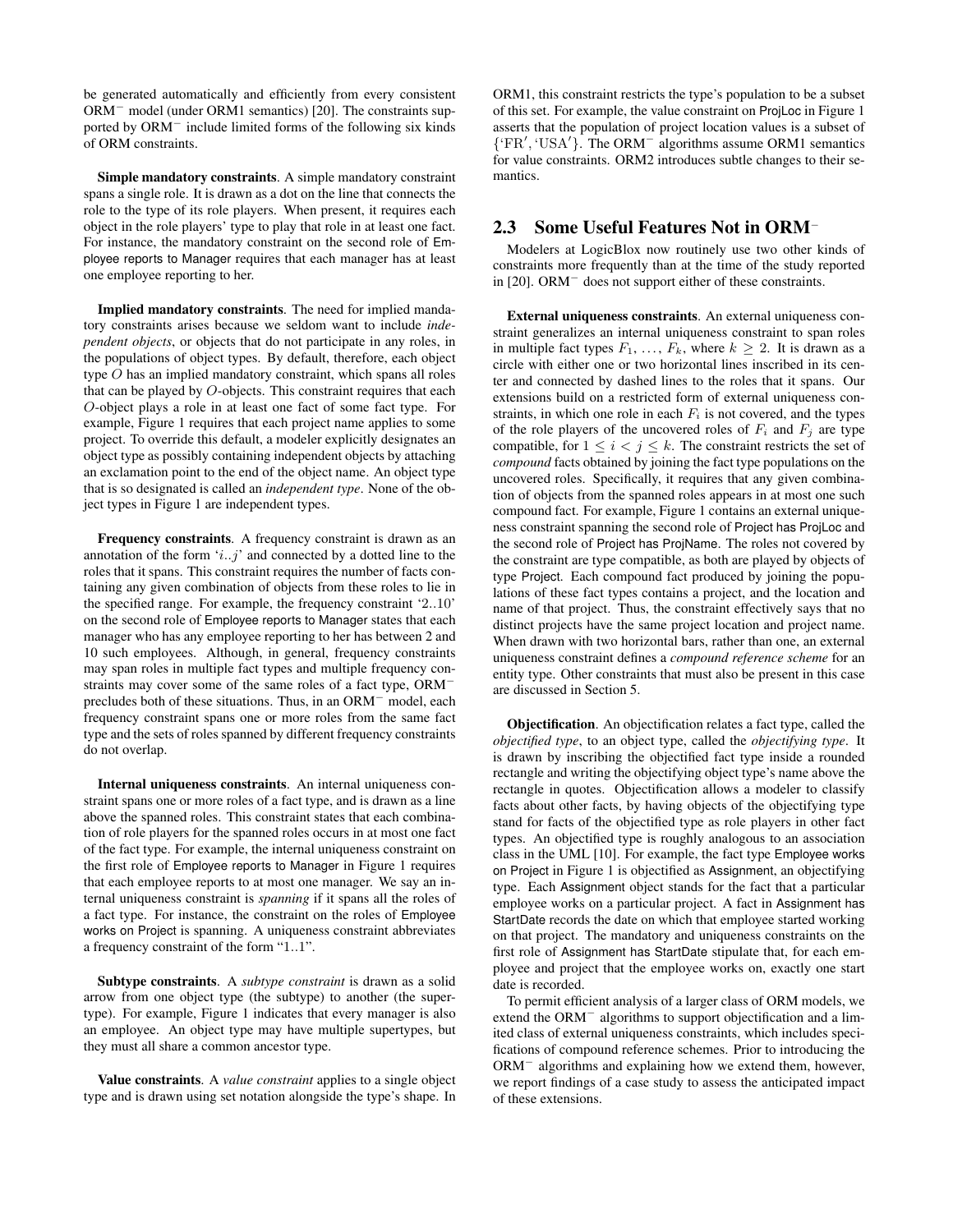# 3. IMPACT OF OUR EXTENSIONS

Smaragdakis, Csallner, and Subramanian chose the specific features to include in ORM<sup>−</sup> based on an empirical study of models developed at LogicBlox, a company that uses ORM to construct enterprise decision-analytics software. Since that study, LogicBlox developers have been creating ORM2 [11] models using Norma [7], a mature ORM modeling tool that supports the modeler in finding and specifying more complex constraints during conceptual modeling. Consequently, newer models developed at LogicBlox feature ORM2 constraints that are not supported in ORM<sup>−</sup>. To update the findings of [20] and to decide which specific features need to be supported, we conducted a followup study.

We reviewed 28 models, spanning 4 separate projects: a retail forecasting application, a promotion planning application, an insurance policy administration application, and a model-based code generator. These 28 models represent all of the models created with Norma at LogicBlox since the study described in [20]. There is no overlap between the models reviewed in our study and those reviewed in the previous study.

We detail the data collected during this study in a companion report.<sup>2</sup> Collectively, the 28 models contain 1700 object types, 3430 fact types, and 6089 explicit constraints. The vast majority (5919, or 97%) of these constraints are in ORM<sup>−</sup>; however, each model contains some ORM features that are not in ORM<sup>−</sup>. The most common of these features is objectification: 310 (18%) of the object types in the surveyed models objectify fact types. When counting an objectification, we count the constraints that the objectification implies  $[10]<sup>3</sup>$  When these implied constraints are counted, the surveyed models contain 790 total constraints outside of ORM<sup>−</sup>.

The extensions we describe in the sequel account for 630 (80%) of the constraints outside of ORM<sup>−</sup>, including all constraints abbreviated by objectification and 10 out of 15 external uniqueness constraints. Two of the 28 models we studied fall entirely within ORM<sup>−</sup> plus our extensions. We also examined the value constraints in the models in order to determine the impact of the change in the semantics of value constraints under ORM2. We found 17 total value constraints on entity types, and all have equivalent semantics under ORM1 and ORM2 interpretations.

# 4. ORM<sup>−</sup> ALGORITHMS

Smaragdakis, Csallner, and Subramanian introduce two algorithms that operate on ORM<sup>−</sup> models: one for deciding the consistency of an ORM<sup> $-$ </sup> model M and, when M is consistent, another for generating a fully populated legal instance of  $M$  [20]. In extending these algorithms, we do not actually modify the algorithms themselves, but introduce wrappers around the original algorithms. In this section, we describe the main idea behind the ORM<sup>−</sup> consistency algorithm, which our extension to include objectification builds upon. We also describe the inputs and outputs of the ORM<sup>−</sup> population algorithm. We treat this latter algorithm as a black box because correctness of our extensions depend only on its correctness, not on the details of its implementation.

ORM<sup>−</sup> consistency algorithm. The consistency problem for ORM<sup>−</sup> is reducible to the problem of solving a special class of integer inequalities. The algorithm in [20] encodes the constraints in an ORM<sup> $-$ </sup> model M as a system of integer inequalities  $Q^M$  over variables that stand for the sizes of various populations in a fully populated legal instance of M. The rules for introducing *population variables* for such a model are as follows.

- 1. For each object type  $O$ , generate a variable  $o$  representing the cardinality of  $O$ 's population.
- 2. For each fact type  $F$ , generate a variable  $f$  representing the cardinality of  $\overline{F}$ 's population.
- 3. For each role  $R$  belonging to a fact type  $F$ , generate a variable  $r$  representing the number of distinct objects that play  $R$  in  $F$ 's population.
- 4. For each non-spanning frequency constraint  $C$  on a fact type  $F$ , generate a variable  $c$  representing the cardinality of the projection of  $F$ 's population on the roles spanned by  $C^4$ .

We use the symbols in these rules when referring to specific kinds of population variables, and use  $x$  and  $y$  when referring to generic population variables. A *solution*  $\alpha$  to  $\tilde{Q}^M$  is a function from population variables to natural numbers such that each inequality in  $Q^M$  is true after replacing each population variable x with its value  $\alpha(x)$ .

Smaragdakis, Csallner, and Subramanian [20] provide rules for constructing  $Q^M$  for an ORM<sup>-</sup> model M, and prove that  $Q^M$  has a solution if and only if  $M$  is consistent. Our extensions depend only on the correctness of these rules, not on their specific definitions. For this reason, we do not reproduce the full rules here; instead, we show a representative set of inequalities. The inequalities in Table 1 are generated from the shaded portion of Figure 1. Here, variables  $o_e$ ,  $o_m$ , and f represent the cardinalities of the sets of Employee-objects, Manager-objects, and Employee reports to Manager-facts, respectively;  $r_e$  and  $r_m$  denote the cardinality of the projection of the fact type's population onto the fact type's first and second roles, respectively; and  $c_{uc}$  and  $c_{fc}$  denote the cardinality of the projection of the fact type's population onto the roles spanned by the internal uniqueness constraint and the frequency constraint, respectively.<sup>5</sup> Besides these inequalities, the ORM<sup>−</sup> consistency algorithm generates an inequality of the form  $1 \leq x$ , for every population variable  $x$ , to require that all the populations are nonempty.

In summary, given an ORM<sup> $-$ </sup> model M as input, the ORM<sup> $-$ </sup> consistency algorithm generates  $Q^M$ . It then applies a decision procedure and either returns a solution  $\alpha$  to  $Q^M$  or indicates that  $Q^M$  is unsatisfiable. The proof that this algorithm is polynomial in the model's size rests on two results from [20]. First, the size of  $Q^M$  is polynomial in the size of M. Second, the time to solve  $Q^M$ is polynomial in the size of  $Q^M$ . This latter result holds because of the form of the inequalities in  $Q^M$ . Specifically, each inequality fits one of the following two forms:

> $i \cdot x \leq j \cdot y_1 \cdot y_2 \cdot \ldots \cdot y_n$  $i \cdot x \leq j + y_1 + y_2 + \ldots + y_n$

where  $i, j, n$  are non-negative integers and  $x, y_i$  are integer-valued (population) variables. Table 2 depicts an example output of the ORM<sup>−</sup> consistency algorithm given the shaded portion of Figure 1 as input.

<sup>2</sup> http://www.cse.msu.edu/~ldillon/studyDetails.pdf

<sup>&</sup>lt;sup>3</sup>See Section 6 for details.

<sup>&</sup>lt;sup>4</sup>i.e. the number of tuples in the projection. No variable is created for a spanning uniqueness constraint (the only form of spanning frequency constraint permitted in ORM), because such a variable would be redundant with the variable  $f$  created by rule 2 for F's population.

Because the internal uniqueness constraint and the frequency constraint in this example are both unary, the variables  $c_{uc}$  and  $c_{fc}$ are "redundant" with variables  $r_e$  and  $r_m$ . Both types of variables are needed, however, if a constraint applies to multiple roles. We show the inequalities that are generated by the ORM<sup>−</sup> algorithm, which is designed for the general case.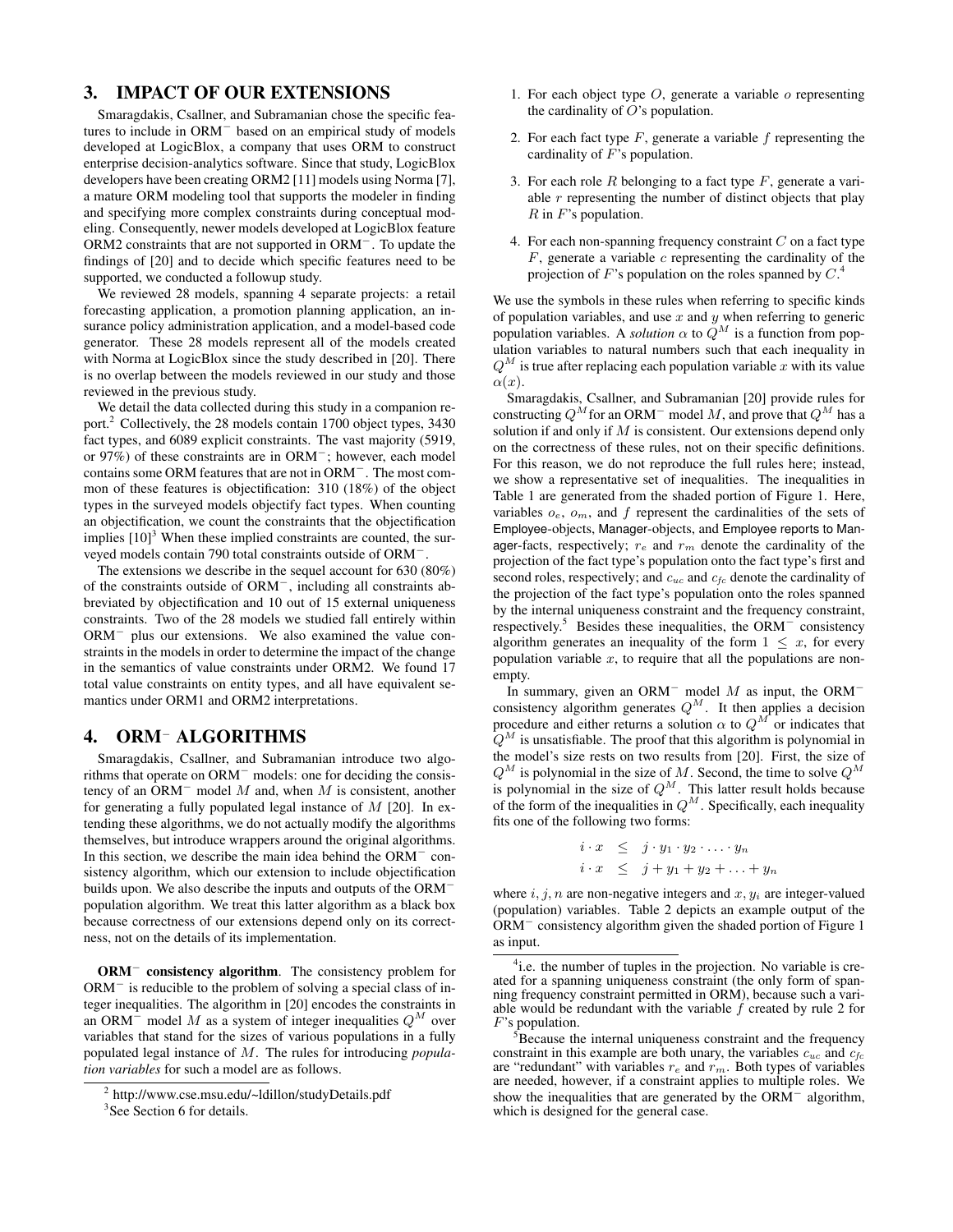| <b>Inequality</b>            |                         |                       | <b>Generated from</b> |
|------------------------------|-------------------------|-----------------------|-----------------------|
| $r_e$                        |                         | O <sub>e</sub>        | Employee role         |
| $r_e$                        |                         |                       |                       |
| $r_m$                        |                         | $O_m$                 | Manager role          |
| $r_m$                        |                         |                       |                       |
| $O_m$                        |                         | $r_{m}$               | Mandatory constraint  |
|                              |                         | $c_{fc} \cdot c_{uc}$ | Emp. reports to Mgr.  |
| $O_m$                        |                         | ${\mathcal O}e$       | Subtype relation      |
|                              |                         | $10 \cdot c_{fc}$     | Freq. constraint      |
|                              |                         |                       |                       |
|                              |                         |                       |                       |
| $2 \cdot c_{fc}$<br>$c_{fc}$ |                         | $r_{m}$               |                       |
| $r_m$                        |                         | $c_{fc}$              |                       |
|                              |                         | $c_{uc}$              | Uniqueness constraint |
| $c_{uc}$                     |                         |                       |                       |
| $c_{uc}$<br>$r_e$            | くこくニくニくニくニくこくこくこくこくこくこく | $r_{e}$<br>$c_{uc}$   |                       |

Table 1: Inequalities: Shaded portion of Fig. 1

|  |  | Table 2: Solution to inequalities: Shaded portion of Fig. 1 |  |  |
|--|--|-------------------------------------------------------------|--|--|
|  |  |                                                             |  |  |

| $\boldsymbol{x}$   | $\alpha(x)$ | $\boldsymbol{x}$ | $\alpha(x)$ | $\boldsymbol{x}$ | $\alpha(x)$ |
|--------------------|-------------|------------------|-------------|------------------|-------------|
| $o_e$              |             | $r_e$            |             | $c_{uc}$         |             |
| $o_m$ <sub>r</sub> |             | $r_m$            |             | $c_{fc}$         |             |
|                    |             |                  |             |                  |             |

ORM<sup>−</sup> population algorithm. The ORM<sup>−</sup> population algorithm takes as input an ORM<sup>-</sup> model M and a solution  $\alpha$  to  $Q^M$ ; and produces as output a legal instance  $I$  of  $M$  for which the cardinalities of the object and fact type populations equal the values that  $\alpha$  assigns to their corresponding variables [20]. It generates I in time linear in the number of objects and facts in  $I$ , which may be exponential in the size of the model  $M$ . This runtime behavior is optimal in the sense that any algorithm for generating an instance of M must at least enumerate each object and fact in the instance. While the solution  $\alpha$  given as input to the population algorithm is typically that produced by the ORM<sup>−</sup> consistency algorithm, any solution to  $Q^{\overline{M}}$  can be used. Table 3 depicts an example output of the ORM<sup>−</sup> population algorithm given the solution in Table 2 as input, where  $o_i$  denotes an object,  $1 \leq i \leq 3$ . Thus, the instance described by this table is a fully populated legal instance for the shaded portion of Figure 1.

Table 3: Full legal instance: Shaded portion of Fig. 1

|                             | Employee   $\{o_1, o_2, o_3\}$ |
|-----------------------------|--------------------------------|
| Manager                     | $^{\circ}$ $O_1$ .             |
| Employee reports to Manager | $\{(o_2,o_1),(o_3,o_1)\}\$     |

# 5. EXTENSION: EXTERNAL-UNIQUENESS **PATTERN**

Our empirical analysis suggests that, in practice, most uses of an external uniqueness constraint conform to a pattern that can be expressed in ORM<sup>−</sup>. Figure 2 depicts this pattern. For convenience, names for the roles covered by the constraint are shown using adornments of the form " $[R_i]$ ." More precisely:



Figure 2: The ExtUC<sup>−</sup> pattern

DEFINITION 1. *An external uniqueness constraint* C*, spanning roles*  $R_1, \ldots, R_k$ *, where*  $k \geq 2$ *, belongs to ExtUC<sup>* $-$ *</sup> if the following two additional conditions hold:*

- *1. For each*  $i \in \{1 \dots k\}$ , the constraint C is the only unique*ness constraint that covers* R<sup>i</sup> *and no frequency constraint covers* Ri*.*
- *2. There exist an entity type* E *and* k *fact types*  $F_1, \ldots, F_k$ , *all binary, such that, for each*  $i \in \{1, \ldots, k\}$ ,  $R_i$  *is one of the roles in* F<sup>i</sup> *and the other role is: played by entities of type* E*, mandatory, covered by a unary internal uniqueness constraint, and not covered by any additional constraints.*

This pattern is of special interest because modelers often use it to define a compound reference scheme: The conditions in the definition ensure that E-entities are uniquely identified by collections of facts, one from each of the fact type populations.<sup>6</sup> In the sequel, we use  $\Gamma$  when referring to a set of constraints from ExtUC<sup>-</sup>, M' when referring to an ORM model that is an ORM<sup>−</sup> model extended with constraints supported by our extensions, and  $I'$  when referring to an instance of  $M'$ .

We use a transformation, called *absorption*, to rewrite an external uniqueness constraint in ExtUC<sup>−</sup>, together with the fact types that it applies to, into an *absorption* fact type and a set of ORM<sup>−</sup> constraints.<sup>7</sup>

DEFINITION 2. *Let constraint* C ∈ *ExtUC*<sup>−</sup> *be as in Definition 1. Absorption replaces* C *and the set*  $\{F_1, \ldots F_k\}$  *of fact types containing the roles*  $R_1, \ldots, R_k$  *spanned by* C *with the following:*

- An absorption fact type F *consisting of*  $R_1, \ldots, R_k$  and a *new role,* R*, played by entities of the type* E *specified in Definition 1.*
- An internal uniqueness constraint that spans  $R_1, \ldots, R_k$ .
- *An internal uniqueness constraint and a mandatory constraint that each spans* R*.* 8

<sup>6</sup>More formally, for a given collection of objects  $o_1, o_2, \ldots, o_k$ of types  $O_1, O_2, \ldots O_k$  respectively, there exists at most one entity e for which  $(e, o_1), (e, o_2), \ldots, (e, o_k)$  are in the populations of fact types  $F_1, F_2, \ldots, F_k$  respectively.

<sup>7</sup>This transformation is similar to the relational mapping procedure of [12][p. 499], which groups the fact types in Figure 2 to a single table, thereby absorbing the roles.

<sup>8</sup>ORM methodology warns against specifying uniqueness constraints that span fewer than  $k - 1$  roles of a  $\bar{k}$ -ary fact type on grounds that they conceal elementary fact types; but the meaning is completely well defined and the transformation produces a model in ORM<sup>−</sup>.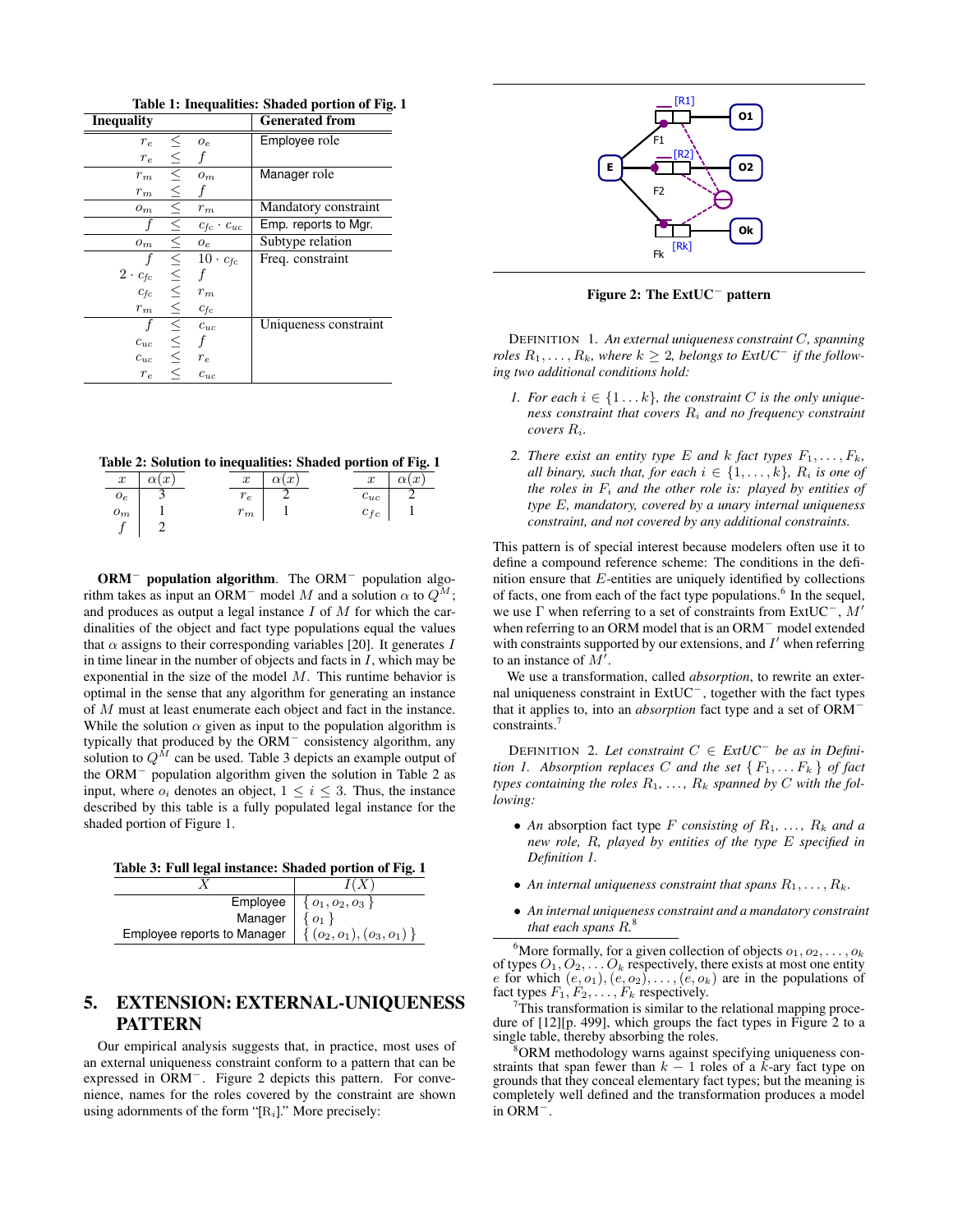*In addition, any simple mandatory constraints that applied to any of the absorbed roles, i.e., to any of the* Ri*, are applied accordingly to roles in the absorption fact type.*



Figure 3: Absorption fact type for the external uniqueness constraint in Figure 1

Figure 3 shows the result of applying absorption to the relevant portion of the example model in Figure 1. The new absorption fact type, Project has ProjName and ProjLoc, and three associated constraints replace the two binary fact types Project has ProjName and Project has ProjLoc, the simple mandatory and internal uniqueness constraints that covered roles of these fact types, and the external uniqueness constraint from Figure 1.

**THEOREM** 1. If  $M'$  is an ORM<sup> $-$ </sup> model extended with a set  $\Gamma$ *of constraints in ExtUC*<sup>−</sup>*, and* M *is the ORM*<sup>−</sup> *model obtained by* applying absorption to  $M'$ , then  $M$  is consistent if and only if  $M'$ *is consistent.*

PROOF. Consider the "only-if" direction: Suppose that M is consistent, and let  $I$  be a legal instance of  $M$ . Construct an instance I' of M' as follows: First, let  $I'(O) = I(O)$  for each object type O. Next, let  $I'(F) = I(F)$  for each fact type F that is not affected by absorption. Finally, for each absorption fact type F in M created by absorbing roles  $R_1, \ldots, R_k$  in M': let  $I^{'}(F_i) = \pi_{R,R_i}(I(F))$ , where  $F_1, \ldots, F_k$  are the fact types in  $M'$ containing  $R_1, \ldots, R_k$ , respectively; R is the new role introduced (first bullet of Def. 1) in creating  $F$ ; and  $\pi_{R,R_i}$  denotes projection on roles R and  $R_i$ . It remains to show that  $I'$  is a legal instance of  $M'$ . We elide the full details of the proof for brevity. The key idea is that, for each absorption fact type  $F$  in  $M$ , the instance  $I'$ can be shown to satisfy the external uniqueness constraint spanning the roles  $R_1, \ldots, R_k$  in the fact types  $F_1, \ldots, F_k$  that are absorbed into  $F$ , as well as the mandatory and uniqueness constraints on the roles in  $F_1, \ldots, F_k$  not covered by the external uniqueness constraint by virtue of the assumption that  $I$  satisfies the constraints in  $M$  that cover roles of  $F$ .

The "if" direction of the proof follows by similar reasoning. In this case, given a legal instance  $I'$  of  $M'$ , we define an instance  $I$ of M by taking:  $I(O) = I'(O)$  for each object type O;  $I(F) =$  $I'(F)$  for each fact type F that is not affected by absorption; and  $I(F) = \{(e, o_1, \ldots, o_k) | \forall i : 1 \leq i \leq k \cdot (e, o_i) \in I'(F_i)\}\$ for each absorption fact type F, where  $F_1, \ldots, F_k$  are as defined above. For brevity, we elide details of the proof that  $I$  is a legal instance of  $M$ .  $\square$ 

The next theorem follows easily from the observation that the "only-if" direction of the previous proof sketches a linear-time procedure for mapping a legal instance of a model produced by absorption to a legal instance of the original model.

**THEOREM** 2. If  $M'$  is an ORM<sup> $-$ </sup> model extended with a set  $\Gamma$ *of constraints in ExtUC*<sup>−</sup>*, and* M *is the ORM*<sup>−</sup> *model obtained by*

*applying absorption to* M<sup>0</sup> *, then any legal instance* I *of* M *can be* used to construct a legal instance I' of  $M'$ , in time that is linear in *the size of* I*.*

In summary, Theorem 1 suggests an efficient algorithm for checking consistency of an ORM model  $M'$  produced by extending an ORM<sup>−</sup> model with constraints in ExtUC<sup>−</sup>: Reduce it to an equivalent ORM<sup>−</sup> model M and run the ORM<sup>−</sup> consistency algorithm with M as input. Additionally, if  $M'$  is consistent, Theorem 2 suggests a method to populate it: Run the ORM<sup>−</sup> population algorithm with M and a solution to  $Q^M$  as inputs to produce a fully populated legal instance  $I$  of  $M$ . Then, transform this instance back into a fully populated legal instance  $I'$  of  $M'$ . The time to transform  $M'$ is linear in the size of the model, while the time to map the generated population back to a population of  $M'$  is linear in the size of the generated population.

# 6. EXTENSION: OBJECTIFICATION

As discussed previously, objectification allows objects of an object type, i.e, the objectifying type, to stand for facts in a fact type, i.e., the objectified type, in order that the objectified facts can be viewed as playing roles in facts of yet other types. ORM2 defines the semantics of objectification in terms of more elementary constructs: Briefly, an objectification of fact type  $F$  as object type  $O$ abbreviates a set of implicit *link* fact types and constraints on those fact types, which collectively imply the existence of a bijection between the populations assigned to  $F$  and  $O$  by any legal instance of the model [10]. This bijection is not stored directly in the instance but can be recovered from the populations that the instance assigns to the link fact types. Conversely, given this bijection, we can recover the populations of the link fact types. Because the link fact types and link constraints are implied, and not shown by the modeling tool, they cannot be further constrained, modified, or used. Thus, modelers conventionally think of an objectification more abstractly, in terms of the implied bijection, rather than in terms of populations of link types. For simplicity, we adhere to this conventional view and treat an objectification as implying the existence of a bijective relation between populations of the objectified type and the objectifying type. Because no model element explicitly stands for this relation, when a model is adorned with an objectification, an instance of the model must specify the bijection.

DEFINITION 3. *We represent an objectification as a pair*(F, O)*, where* F *is the objectified (fact) type and* O *is the objectifying (object) type.*

We use  $\Omega$  to range over a set of objectifications. To adorn an ORM model M' with a set of objectifications  $\Omega$ , we require that all types in the objectifications in  $\Omega$  belong to  $M'$  and no type in  $M'$  participates in more than one objectification in  $\Omega$ . In this case, we write  $M' \cup \Omega$  for the extended ORM model.

For simplicity, we impose one additional restriction on objectification: No fact type containing a role that is covered by an external uniqueness constraint is objectified.<sup>9</sup> This restriction permits us to use the techniques of the previous section to transform any ORM model formed by extending an ORM<sup>−</sup> model with both constraints in ExtUC<sup>−</sup> and objectifications into an equivalent model formed by extending another ORM<sup>−</sup> model with objectifications only. In the sequel, therefore, we assume that objectifications are added to an ORM<sup>−</sup> model.

We now extend the definitions for instances, legality, and consistency to encompass these extended models.

<sup>&</sup>lt;sup>9</sup>The absorption procedure of the previous section can be modified to remove this restriction.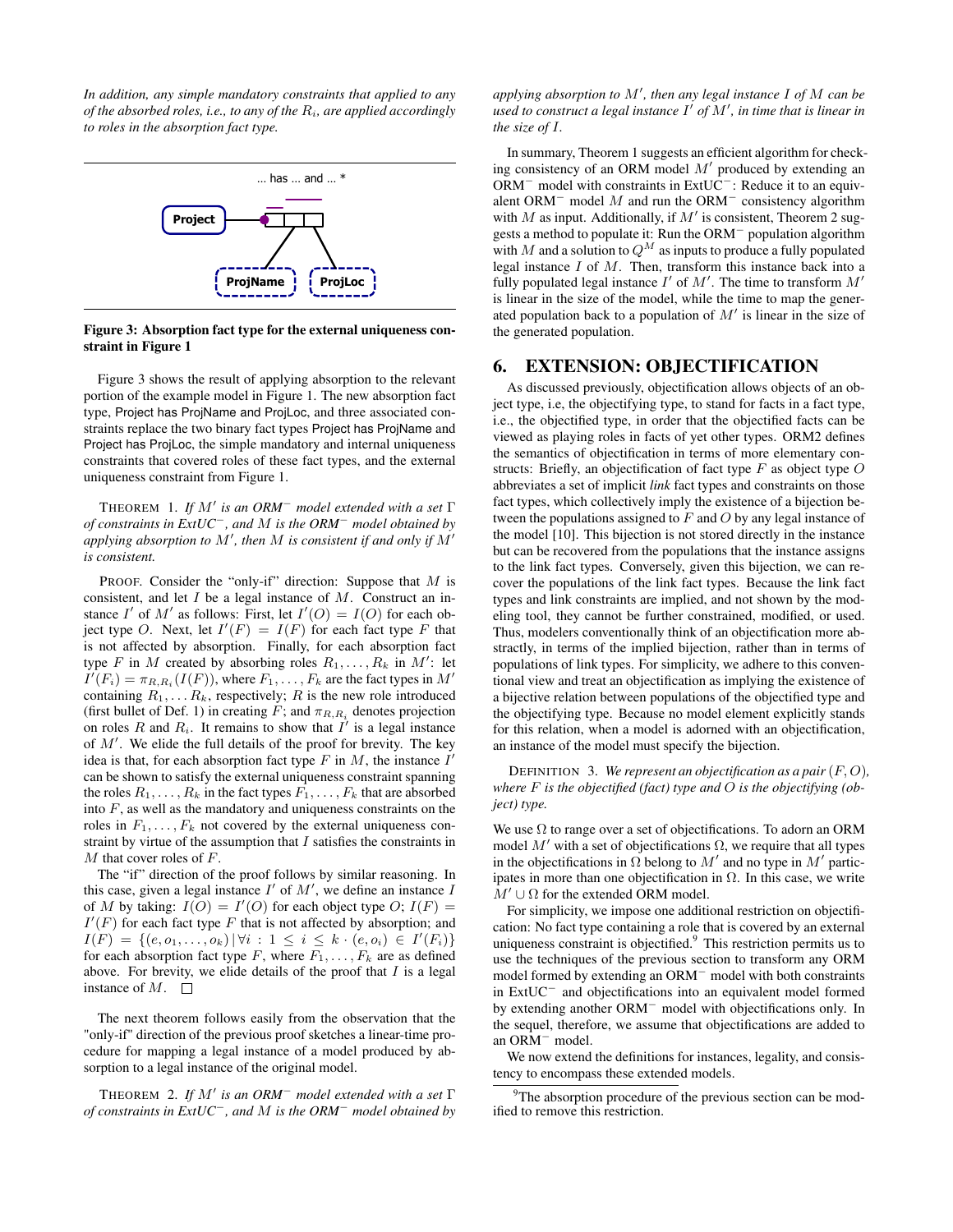DEFINITION 4. Let I' be a mapping with domain M', where  $M' = M \cup \Omega$ , M is an ORM<sup>-</sup> model, and  $\Omega$  is a set of objectifi*cations.*

- $I'$  is an instance of  $M'$  if  $I'$  maps each object type  $O \in$ M to a population,  $I'(O)$ , of objects; each fact type  $F \in$  $M$  to a population,  $I'(F)$ , of facts; and each objectifica*tion*  $(F, O) \in \Omega$ , *to an* objectification relation,  $I'(F, O) \subseteq$  $I'(F) \times I'(O)$ .
- $I'$  is legal if the mapping  $M \lhd I'$ , which restricts the do*main of* I 0 *to the types contained in* M*, is a legal instance of* M and if, for each  $(F, O) \in \Omega$ , the objectification relation  $I'(F, O)$  *is a bijection from*  $I'(F)$  *to*  $I'(O)$ *.*
- $I'$  is fully populated if  $M \lhd I'$  is fully populated.
- $\bullet$   $M'$  is consistent if there exists a fully popuated legal instance  $of M'.$

An objectification  $(F, O)$  in a model  $M'$  implies that a legal instance of  $M'$  maps F and O to populations of equal sizes. To extend the ORM<sup>−</sup> algorithms with support for objectifications, we encode this constraint as a pair of inequalities.

DEFINITION 5. Let  $M' = M \cup \Omega$ , where M is an ORM<sup>-</sup> *model and* Ω *is a set of objectifications as in Definition 3. Then*  $Q^{M,\Omega}$  is the set of inequalities containing, for each  $(F, O) \in \Omega$ , *the inequalities*  $f \leq o$  *and*  $o \leq f$ *, where*  $f$  *and*  $o$  *are the population variables used, when constructing* Q <sup>M</sup>*, to stand for the cardinalities of the populations of* F *and* O*, respectively.*

We extend the ORM<sup>−</sup> consistency algorithm to check a model produced by adorning an ORM<sup>−</sup> model with objectifications by adding this new set of inequalities to those generated from the ORM<sup>−</sup> model before calling the decision procedure:

ALGORITHM 1.

*Input: An ORM*<sup>−</sup> *model* M*.*

*A set* Ω *of objectifications as in Definition 3.*

*Output: A solution to*  $Q^M \cup Q^{M,\Omega}$  or, *if none exists, an empty map.*

1. Generate  $Q^M$  according to the rules in [20].

- 
- 2. Generate  $Q^{M,\Omega}$  according to Definition 5.
- 3. Run the algorithm in [20] with  $Q^M\cup Q^{M,\Omega}$  as the input and *return the output.*

No modifications are necessary to either the rules for computing  $Q^M$  or the decision procedure itself.

The next lemma justifies concluding that, if Algorithm 1 returns an empty map, the model  $M' = M \cup \Omega$  is inconsistent.

LEMMA 1. Let  $M' = M \cup \Omega$ , where M is an ORM<sup>-</sup> model and  $\Omega$  *is a set of objectifications as in Definition 3. If*  $M'$  *is consistent,* then  $Q^M \cup Q^{M,\Omega}$  has a solution.

PROOF. Assume  $M'$  is consistent and let  $I'$  be a fully populated legal instance of M'. Define  $\alpha$  so that it maps each population variable x in  $Q^M$  to the cardinality of  $I'(x)$ . Because I' is a legal instance of M', then by Definition 4  $M \triangleleft I'$  is a legal instance of M. To conclude that  $\alpha$  is a solution to  $Q^M$ , we therefore appeal to [20]. To show that  $\alpha$  is a solution to  $Q^{M,\Omega}$ , consider any arbitrary  $(F, O) \in \Omega$  and let f and o be the population variables in  $Q^M$  representing the populations of F and O, respectively. We need to show that  $\alpha$  satisfies both  $f \leq o$  and  $o \leq f$ . Because  $I'$  is a legal instance of  $M'$ , it follows from Definition 4 that  $I'(F, O)$  is a bijection between  $I'(F)$  and  $I'(O)$ , and therefore that  $|I'(F)| = |I'(O)|$ . Because  $\alpha(f) = |I'(F)|$  and  $\alpha(o) = |I'(O)|$ by definition,  $\alpha$  satisfies the inequalities.  $\Box$ 

In keeping with [20], we establish the converse of the conclusion in Lemma 1, i.e., that M' is consistent if  $Q^M \cup Q^{M,\Omega}$  has a solution, by showing how to generate a fully populated legal instance of M' from a solution to  $Q^M \cup Q^{M,\Omega}$ . The ORM<sup>-</sup> algorithm is used to find a fully populated legal instance of M from a solution to  $Q^M \cup Q^{M,\Omega}$  and then this instance is extended to become an instance of  $M'$ :

ALGORITHM 2.

*Input: An ORM*<sup>−</sup> *model* M*. A set* Ω *of objectifications as in Definition 3. A solution*  $\alpha$  *to*  $Q^M \cup Q^{M,\Omega}$ .

*Output: A fully populated legal instance of*  $M \cup \Omega$ *.* 

- *1. Run the ORM*<sup>−</sup> *algorithm from [20] with inputs* M *and* α *to produce a fully populated legal instance* I *of* M*. Initialize*  $I' := I.$
- *2. For each*  $(F, O) \in \Omega$ *:* Let  $f$  be the population variable in  $Q^M$  for  $F$ , *n be the cardinality of*  $I(F)$ *,*  $\{f_1, \ldots, f_n\}$  be an enumeration of  $I'(F)$ , and  $\{o_1, \ldots, o_n\}$  be an enumeration of  $I'(O)$ . *Assign*  $I'(F, O) := \{ f_i \mapsto o_i \}_{i \in \{1, \dots, n\}}.$

*3. Return* I 0 *.*

The next lemma establishes that this algorithm is correct.

LEMMA 2. *Algorithm 2 outputs a fully populated legal instance*  $of M \cup \Omega$ .

PROOF. We need to show that  $I'$  is a fully populated legal instance of  $M'$ . From [20, pp. 87–88], we know that: (1) I is a fully populated legal instance of M, and (2)  $\alpha(x) = |I(X)|$ , for each type  $X \in M$ , where x is the population variable in  $Q^M$  for X.

Because  $M \lhd I' = I$ , (1) implies that  $M \lhd I'$  is a fully populated legal instance of M. Additionally, for each  $(F, O) \in \Omega$ , because  $\alpha$  is a solution to  $Q^{M,\Omega}$ , Definition 5 implies that  $\alpha(f)$  =  $\alpha(o)$ , where f is the population variable in  $Q^M$  for F and o is the population variable in  $Q^M$  for O. But (2) and the definitions of I and I' imply  $\alpha(f) = |I(F)| = |I'(F)|$  and  $\alpha(o) = |I(O)| =$  $|I'(O)|$ . Thus, we conclude that  $|I'(O)| = |I'(F)|$  and, therefore, that  $I'(F)$  and  $I'(O)$  can be enumerated as required for step 2. It follows that  $I'(F, O)$  is a bijection from  $I'(F)$  to  $I'(O)$ .

Finally, we reason that the extended algorithms solve the consistency and population problems for an ORM model that extends an ORM<sup>−</sup> model with objectifications, and that these algorithms scale:

THEOREM 3. Let  $M' = M \cup \Omega$ , where M is an ORM<sup>-</sup> model *and* Ω *is a set of objectifications. Then:*

- *1. Consistency of M' can be decided in time polynomial in the* size of  $M'$ ; and
- 2. If  $M'$  is consistent, a fully populated legal instance  $I'$  of  $M'$ can be generated in time linear in the size of I'.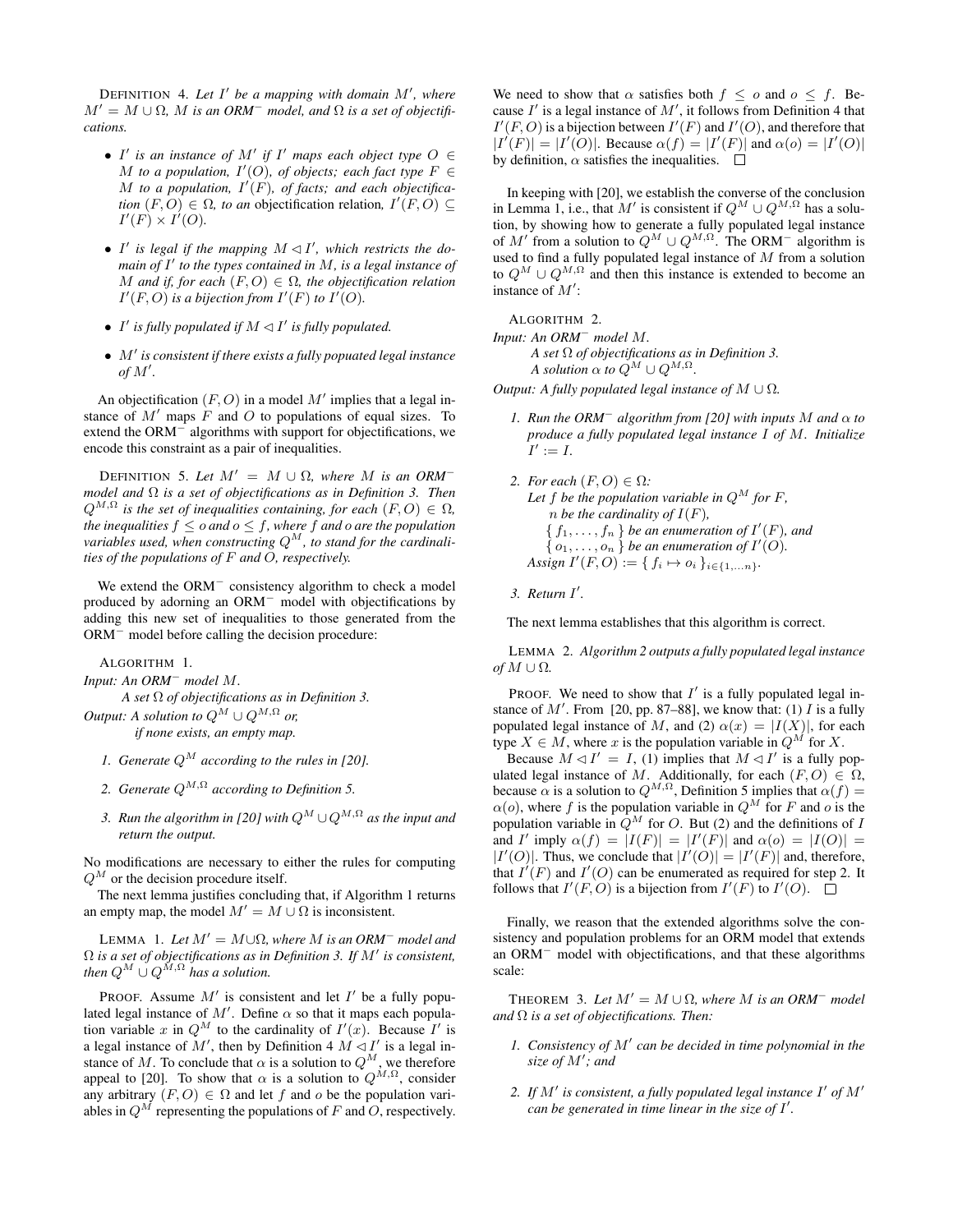PROOF. The lemmas in this section demonstrate that  $M'$  is consistent if and only if the assignment returned by Algorithm 1 is nonempty. Thus, Algorithm 1 solves the consistency problem. Additionally, this result and Lemma 2 demonstrate that Algorithm 2 solves the population problem. The complexity results follow from those in [20] (since the inequalities in  $Q^{M,\Omega}$  are of the required form) and analysis of the time to perform the additional steps in our algorithms (i.e., Step 2 of both algorithms). We elide the details as the argument is straightforward.  $\Box$ 

#### 7. ORM2 VALUE CONSTRAINTS

ORM2 introduces subtle changes to value constraint semantics, which unfortunately increase the difficulty of consistency checking and test data generation. A value constraint may apply to either a value type or an entity type. In the case of a value type, the ORM1 semantics and ORM2 semantics are identical: the constraint restricts the values in a population of the type. In the case of an entity type, however, the semantics differ.

Figure 4 illustrates the change in semantics. It shows a model containing value constraints on two entity types, Project and Person (Fig. 4(a)). The reference mode (ID) on each entity type abbreviates a binary fact type and three constraints, which define a simple referencing scheme for that entity type. The implicit fact types relate each Project to a unique ID and each Person to a unique ID; moreover, the ID serves to identify the entity in both fact types. A value constraint may apply to an entity type only if that type has a simple reference scheme in which the identifying type is a value type. The semantics of the value constraint is then defined in terms of the reference scheme.

In ORM1, a value constraint on an entity type directly restricts the values of the identifying type. If multiple entity types with value constraints have the same identifying type, an instance has to satisfy each of the value constraints to be legal. Thus, the constraints effectively restrict the values of the identifying type to lie in the intersection of their ranges. For example, under ORM1 semantics, the two value constraints restrict identifiers to be in the range from 5 to 10 (Fig. 4(b)).

ORM2 redefines the semantics of value constraints on entity types in terms of *role value constraints* (RVCs). A RVC, drawn as a value constraint that is connected by a dotted line to a role, restricts the objects that may play that role. Critically, it does not directly restrict the population of the role players' type.<sup>10</sup> Figure 4(c) illustrates: Because ID is non-independent, each ID-value must identify a project or a person (or both). Thus, an ID value must satisfy  ${1..10}$  or  ${5..15}$ . The effect of the value constraints is thus to restrict values of the identifying type to lie in the union of the constraints' ranges.

This example shows that a model with value constraints may have instances that are legal under ORM2 semantics, but not under ORM1 semantics. Thus, the ORM<sup>−</sup> consistency algorithm, which is sound and complete for ORM1 semantics, may yield false negatives for ORM2 semantics: A full legal instance of an ORM<sup>−</sup> model M may exist under the ORM2 semantics, even if  $Q^M$  has no solutions.

THEOREM 4. *Under the ORM2 interpretation, the problem of deciding consistency of an ORM*<sup>−</sup> *model with value constraints on both entity and value types is NP-hard.*

We prove this theorem by reduction to the following *set covering problem* [16]:

DEFINITION 6. *Given a finite universe U*, *a finite set*  $S = \{S_1, S_2, \ldots, S_m\}$ . . . , Sn} *of subsets whose union equals* U*, and a positive integer*  $k < n$ , the set cover problem determines if there exists a set  $C$ *containing exactly* k *sets from* S *whose union also equals* U*.*

A collection of sets whose union equals the universe is called a *set cover*. Thus, the problem can be rephrased as asking whether the given set cover  $S$  contains a set cover  $C$  of a size  $k$ , for a given  $k < |S|$ .

For example, let  $U = \{a_1, a_2, a_3, a_4, a_5, a_6\}$ , and let  $S =$  ${S_1, S_2, S_3, S_4, S_5}$ , where

$$
S_1 = \{a_1, a_2, a_6\}
$$
  
\n
$$
S_3 = \{a_3, a_4, a_6\}
$$
  
\n
$$
S_4 = \{a_3, a_4\}
$$
  
\n
$$
S_5 = \{a_1, a_3, a_5\}
$$
  
\n
$$
S_6 = \{a_1, a_3, a_5\}
$$

Then there is no set cover of size 2. However,  $C = \{S_1, S_4, S_5\}$  is a set cover of size 3.

We encode an instance of the set covering problem as an ORM<sup>−</sup> model containing value constraints under the ORM2 semantics as follows:

DEFINITION 7. *Given an instance of the set cover problem with universe* U, a set cover  $S = \{S_1, \ldots, S_n\}$ , and  $k < n$ , the ORM<sup>−</sup> *encoding of this problem consists of:*

- *1. A value type,* C*, with the value constraint* {1 . . n }*.*
- *2. A value type,* X*, with the value constraint* {1 }*.*
- *3. A fact type,* X has C*, whose first role is mandatory and subject to the frequency constraint,* k*,* <sup>11</sup> *and whose second role is both mandatory and unique.*
- *4. For each atom*  $a_i \in U$ ,  $1 \leq i \leq |U|$ *, an entity type Ai with simple reference scheme* C *and a value constraint enumerating the indices j such that*  $a_i \in S_i$ *.*

The key idea behind this construction is that the C-values in a full legal instance identify the indices of a set cover of size  $k$ . For example, Figure 5 shows the encoding (left) of the set cover problem given earlier in the section with  $k = 3$ , together with a full legal instance (right) of that model, in which the populations of the last five fact types define simple referencing schemes for the entity types, as required by the reference modes. The C-values of this instance identify the sets from  $S$  in the set cover of size 3 presented earlier in this section.

PROOF OF THEOREM 4. Given an instance of the set covering problem, as described in Definition 6, and the encoding of this problem as an ORM<sup>−</sup> model, as described in Definition 7, we show that a full legal instance of the ORM<sup>−</sup> model under ORM2 semantics determines a set cover of cardinality  $k$  and, conversely, that a set cover of cardinality  $k$  determines a full legal instance of this model.

Consider a set cover  $C$ . We use  $C$  to construct an instance  $I$  of the ORM<sup>−</sup> model as follows:

- 1. Let  $I(\mathsf{C}) = \{i \mid S_i \in C\}; I(\mathsf{X}) = \{1\};$  and  $I(X \text{ has } C) = \{(1, i) | S_i \in C\}.$
- 2. For each i and j such that  $a_i \in S_i$  and  $S_i \in C$ , create a distinct object  $o_{ij}$  and let  $I(A_i) = \{o_{ij} | a_i \in S_j \land S_j \in C\}$ and  $I(A_i \text{ has } C) = \{(o_{ij}, j) | a_i \in S_j \land S_j \in C\}.$

 $10$ unless the role is mandatory, in which case the RVC effectively applies to every entity of the associated type.

 $11$ k abbreviates k..k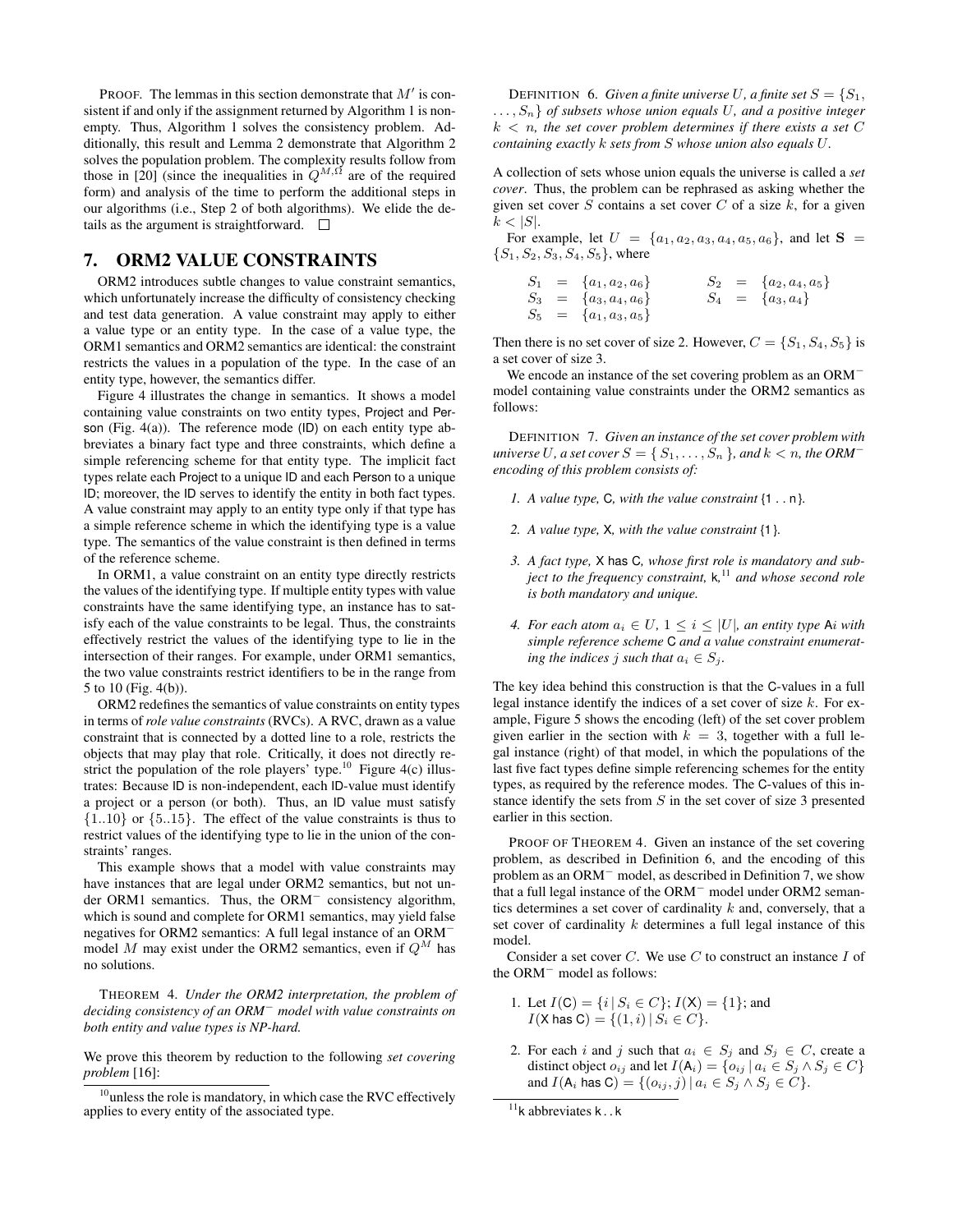

(a) A simple ORM<sup>−</sup> model with value constraints (b) Semantics of (a) under ORM1 (c) Semantics of (a) under ORM2

Figure 4: Illustration of ORM1 vs. ORM2 semantics of value constraints



Figure 5: Example set cover problem reduced to an ORM<sup>−</sup> consistency problem (left) and a full legal instance (right)

Step 1 produces non-empty populations that satisfy the mandatory and uniqueness constraints on both roles of X has C and, as the cardinality of  $C$  is  $k$ , that also satisfy the frequency constraint on the first role. Additionally, step 2 produces a non-empty population for each Ai and a reference scheme for each that meets Ai's value constraint.

For the converse, consider a full legal instance I for the ORM<sup>−</sup> model. Then the set  $C = \{S_i | i \in I(\mathsf{C})\}$  is a set cover of cardinality k: The value constraint on C ensures that  $C \subseteq S$ ; the frequency constraint, together with the value constraint on X, ensures that C has cardinality k; and, because each  $I(A_i)$  contains at least one entity and this entity is identified by some  $i \in I(\mathsf{C})$ , the union of the sets  $S_i$ ,  $i \in I(\mathsf{C})$ , contains U.

Because (1) the set covering problem is NP-complete, (2) the ORM<sup>−</sup> model that encodes an instance of this problem is consistent under ORM2 semantics if and only if there is a set cover of the required size, and (3) the size of the encoding is polynomial in the size of the original problem, we conclude that determining consistency of ORM<sup>−</sup> models under ORM2 semantics is NP-hard.  $\Box$ 

Although the semantics of value constraints in ORM1 and ORM2 differ, many ORM<sup>−</sup> models have exactly the same legal instances under both interpretations. In fact, a good use case for distinguishing between the two semantics is hard to imagine. A case such as Figure 4, in which the two semantics result in different models, most likely signals a poor modeling decision. For instance, best practice would call for two distinct value types, e.g., perID for identifying persons and prjID for identifying projects, in place ID in Figure  $4(a)$ .<sup>12</sup>

The next theorem establishes conditions on the use of value constraints that guarantee an ORM<sup>−</sup> model has the same meaning under ORM1 as under ORM2.

THEOREM 5. Let  $M$  be an ORM<sup> $-$ </sup> model and  $E_1 \ldots E_n$  be the *entity types in* M *that are covered by value constraints, if any. In addition, for*  $1 \leq i \leq n$ *, let*  $F_i$  *be the injective binary fact type that defines the referencing scheme for* Ei*, let* V<sup>i</sup> *be the identifying type for*  $E_i$ *, and let*  $R_i$  *be the role in*  $F_i$  *played by*  $V_i$ *. If each*  $V_i$  *plays no other roles in*  $M$  *and if either*  $V_i$  *is non-independent or*  $R_i$  *is mandatory (or both), then* M *has the same legal instances under ORM1 and ORM2 semantics.*

PROOF. The conditions imposed by the theorem guarantee that, under either semantics, the reference scheme for each  $E_i$  is a bijection—that is, in any legal instance, each  $E_i$ -entity is identified by a unique  $V_i$ -value and, conversely, every  $V_i$ -value identifies a unique  $E_i$ -entity. This observation implies that, for a legal instance of  $M$ , the population of  $V_i$  is contained in a given set of values if and only if the projection of  $F_i$ 's population on  $R_i$  is contained in the same set of values. As the ORM1 interpretation of the value constraint on  $E_i$  requires the former and the ORM2 interpretation of this same constraint requires the latter, we conclude that the legal instances are the same under both interpretations.

Thus, if an ORM<sup>−</sup> model either has no value constraints on any of its entity types or those that it does have satisfy the conditions of this theorem, the ORM<sup>−</sup> algorithms can be used regardless of which version of the semantics are intended. Every model in our case study (Sec. 3) meets these conditions, and so contain the same legal instances under both ORM1 and ORM2 semantics.

# 8. RELATED WORK

Much of the existing work on analyzing consistency of data models looks at models described using ER diagrams [6] or UML class

<sup>&</sup>lt;sup>12</sup>The authors thank an anonymous referee for this observation.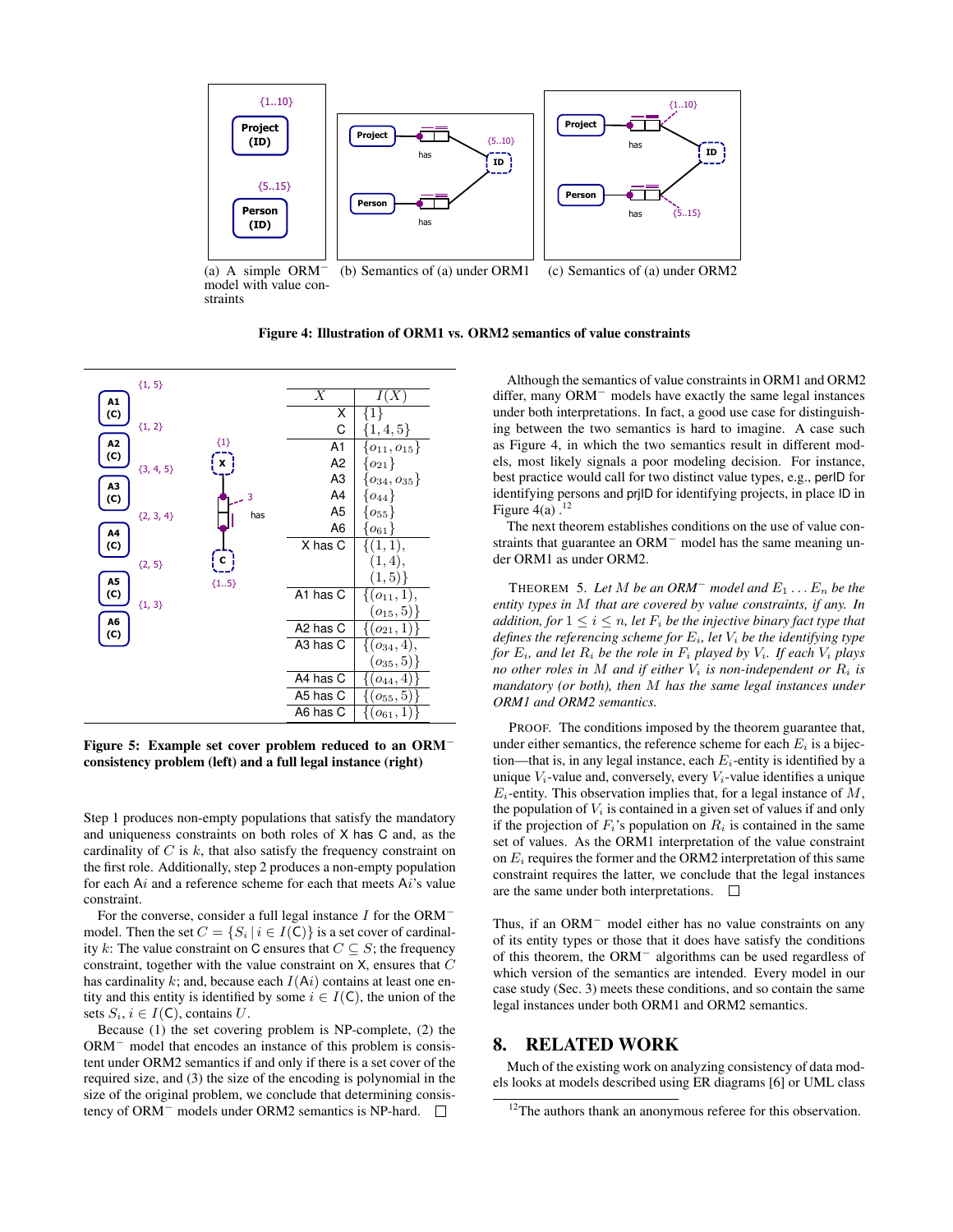models [9]. Artale et al. [1] develop a complexity hierarchy for increasingly expressive Extended ER diagrams [8]. An EER subset called  $EER_{ref}$ , for which consistency can be decided in polynomial time, resembles  $ORM^-$  in its feature set:  $EER_{ref}$  supports multiplicity and cardinality constraints on relationships, which are similar to mandatory and frequency constraints in ORM<sup>−</sup>, and ISA relationships between entities, which are similar to subtype relationships in ORM<sup>−</sup>. EER<sub>ref</sub> also supports disjointness constraints on entities; these are similar to ORM exclusion constraints on subtype relationships, which are not in ORM<sup>−</sup>. This result suggests that it may be possible to extend ORM<sup>−</sup> with limited support for exclusion constraints, without sacrificing polynomial-time performance. Hartmann [13] shows that the consistency of a set of cardinality constraints and functional dependencies can be decided in polynomial time when the constrained EER diagram is in Boyce-Codd Normal Form (BCNF). ORM models are always in BCNF by construction. Because internal uniqueness constraints represent functional dependency, Hartmann's result suggests that it might be possible to extend ORM<sup>−</sup> to overlapping internal uniqueness constraints, as conjectured in [20]. Zamperoni and Löhr-Richter [21] describe a method of checking consistency of an EER diagram by generating a system of linear inequalities that express constraints on the cardinalities of the sets in the diagram. However, the systems of inequalities that they generate cannot be solved efficiently in general. Berardi et al. [2] prove that deciding the consistency of UML class diagrams is EXPTIME-complete, even when diagrams are restricted to include just binary associations, multiplicities of the form 0..\* and 1..\*, disjointness constraints and covering constraints on generalization relationships.

Existing work on generating sample populations from data models has looked at models described using EER diagrams or SQL. Neufeld *et al.* [19] generate finite models of EER diagrams that are subject to consistency constraints expressed as logical formulas. Their method is sound but not complete, and employs various heuristics, as well as interaction with the user. Chays *et al.* [5] and Houkjær *et al.* [14] present methods of generating test data for relational schemas expressed in SQL DDL. Both methods generate data that respect primary and foreign key constraints, uniqueness constraints, and not-null constraints in the schema. In addition, both methods may be customized by the user to generate data with statistical properties that reflect real-world data, a direction that we intend to explore for our work with ORM.

The algorithm for generating test data from an ORM<sup>−</sup> model is useful for black-box testing, in which the details of the program under test are not known. Alternatively, *query aware* methods for generating test databases take a white-box approach, generating test data for a program by analyzing the queries that a program executes. Query-aware methods use a variety of techniques, including constraint solving [17, 22], symbolic execution [4], and operationalization of query expressions [3].

#### 9. SUMMARY AND FUTURE WORK

As ORM modeling tools mature, modelers are increasingly utilizing ORM features that are not covered by the ORM<sup>−</sup> subset identified in [20]. We have shown how to extend ORM<sup>−</sup> to support objectification, the most commonly used ORM feature outside ORM<sup>−</sup>. Our extensions also support restricted forms of external uniqueness constraints, which are used by developers for defining compound reference schemes. Finally, we have shown that although a change in the semantics of value constraints in ORM2 renders the ORM<sup>−</sup> algorithms unsound, an efficient check guarantees they are sound for the vast majority of ORM<sup>−</sup> models created in practice. Our extensions preserve and improve the ability to efficiently generate legal populations of large ORM models. In future work, we plan to identify conditions that also allow use of equality constraints and a broader class of frequency constraints.

All but two models in our study include small numbers of *exclusion* constraints, which are known to be NP-Hard, as well as *subset* and *ring* constraints, which are believed to be at least NP-Hard. To address these remaining constraints, we will attempt to integrate our previous approach based on constraint solving [18] with the ORM<sup>−</sup> algorithm. We can apply the constraint solving technique to find populations of minimal, disjoint sub-models that collectively contain all non-ORM<sup>−</sup> constraints. Our study suggests that these sub-models tend to be small, in which case, we can find such populations quickly. We hope to modify the algorithm in this paper to generate a population of the remainder, starting from the sub-populations.

A final direction for future research was alluded to earlier. To generate data sets that reflect real-world data, we plan to investigate approaches that attempt to fit a statistical profile supplied by a user when generating instances. This capability will also be useful for producing multiple data sets with different characteristics for testing a database application.

# 10. REFERENCES

- [1] A. Artale et al. Reasoning over extended ER models. In *Proc.* 26th *International Conference on Conceptual Modeling*, pages 277–292. Springer-Verlag, 2007.
- [2] D. Berardi, D. Calvanese, and G. D. Giacomo. Reasoning on UML class diagrams. *Artificial Intelligence*, 168(1-2):70–118, 2005.
- [3] C. Binnig, D. Kossmann, and E. Lo. Reverse query processing. *Proc. International Conference on Data Engineering*, pages 506–515, 2007.
- [4] C. Binnig, D. Kossmann, E. Lo, and M. T. Özsu. QAGen: Generating query-aware test databases. In *Proc. ACM SIGMOD International Conference on Management of Data*, pages 341–352, 2007.
- [5] D. Chays et al. An AGENDA for testing relational database applications. *Software Testing, Verification and Reliability*, 14(1):17–44, 2004.
- [6] P. P.-S. Chen. The entity-relationship model—toward a unified view of data. *ACM Transactions on Database Systems*, 1(1):9–36, 1976.
- [7] M. Curland and T. Halpin. Model driven development with NORMA. In *Proc. 40th Hawaii International Conference on System Sciences*, page 286a, 2007.
- [8] G. Engels et al. Conceptual modeling of database applications using an extended ER model. *Data & Knowledge Engineering*, 9(2):157–204, 1992.
- [9] M. Fowler and K. Scott. *UML distilled: A brief guide to the standard object modeling language*. Addison-Wesley Longman Publishing Co., Inc., Boston, MA, USA, 2000.
- [10] T. Halpin. Objectification. In *Proc.* 10<sup>th</sup> *International Workshop on Exploring Modeling Methods in Systems Analysis and Design*, volume 5, pages 106–123, 2005.
- [11] T. Halpin. ORM 2. In *On the Move to Meaningful Internet Systems: OTM Workshop*, volume 3762 of *LNCS*, pages 676–687. Springer, 2005.
- [12] T. Halpin and T. Morgan. *Information Modeling and* Relational Databases. Morgan Kaufmann, 2<sup>nd</sup> edition, 2008.
- [13] S. Hartmann. On interactions of cardinality constraints, key, and functional dependencies. In *Foundations of Information*